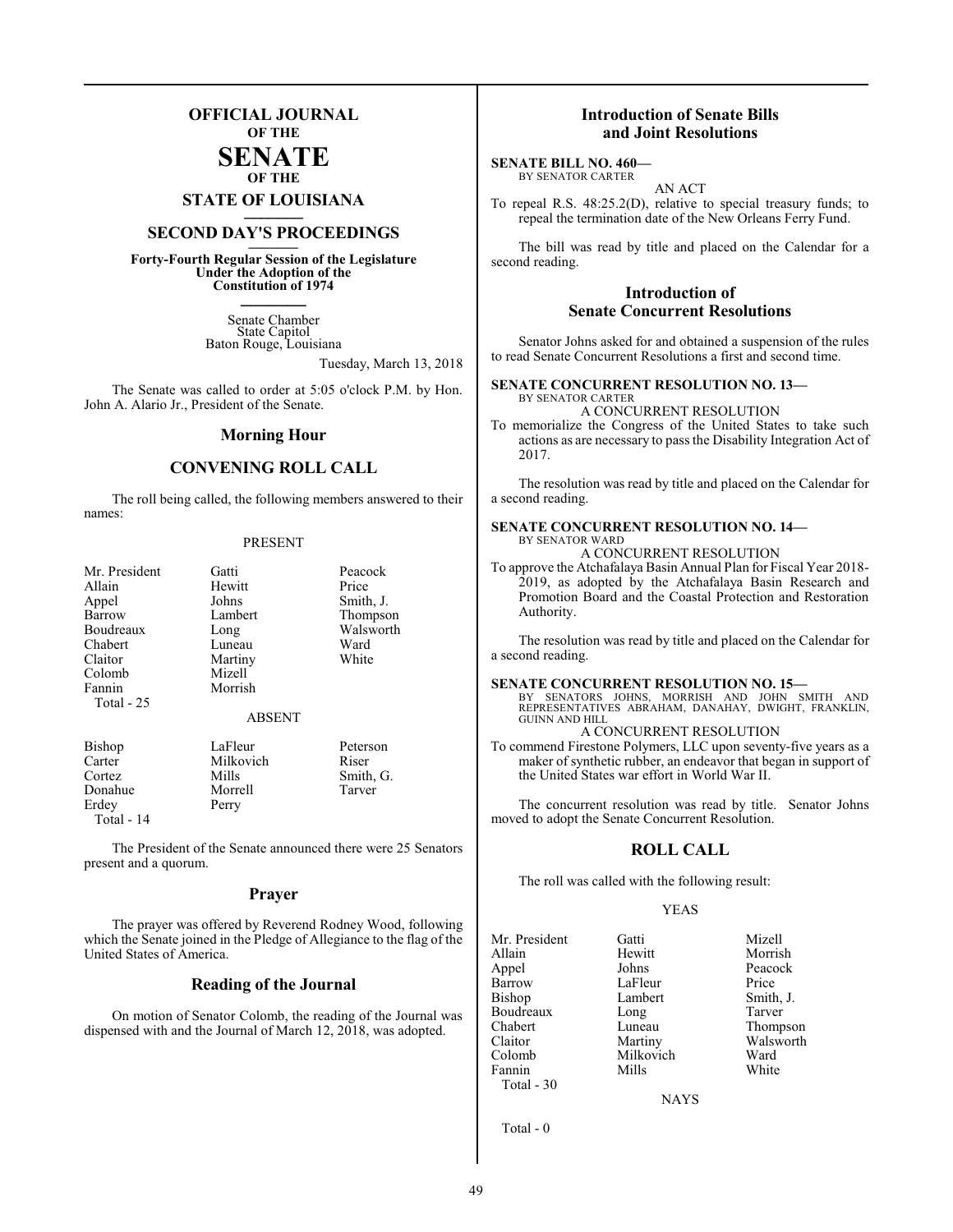#### ABSENT

| Carter    | Erdey   | Peterson  |
|-----------|---------|-----------|
| Cortez    | Morrell | Riser     |
| Donahue   | Perry   | Smith, G. |
| Total - 9 |         |           |

The Chair declared the Senate adopted the Senate Concurrent Resolution and ordered it sent to the House.

#### **SENATE CONCURRENT RESOLUTION NO. 16—** BY SENATOR COLOMB

A CONCURRENT RESOLUTION

To memorialize the Congress of the United States to review the Americans with Disabilities Act section on telecommunications, codified as 47 U.S.C. §151, et seq., and determine if additional provisions are needed to properly provide assistance in entering numerical information when prompted by a computerized telephone system for those who are hearing impaired, whether deaf or hard of hearing.

The resolution was read by title and placed on the Calendar for a second reading.

#### **Senate Bills and Joint Resolutions on Second Reading to be Referred**

#### **SENATE BILL NO. 456—** BY SENATOR JOHNS

AN ACT

To repeal R.S. 9:4861(4)(b)(iii), relative to the Louisiana Oil Well Lien Act; to provide for the definition of operations; to remove the disposal of salt water or another waste substance from the list of activities that is not included in the definition of operations; and to provide for related matters.

The bill was read by title and referred by the President to the Committee on Natural Resources.

#### **SENATE BILL NO. 457—**

BY SENATOR WALSWORTH

AN ACT To amend and reenact R.S. 18:1300.2(C)(1) and 1300.5(A), relative to elections; to provide for information relative to recall petitions; to require further identification of the chairman and vice chairman of the recall; to provide for related matters.

The bill was read by title and referred by the President to the Committee on Senate and Governmental Affairs.

## **SENATE BILL NO. 458—** BY SENATOR GATTI

AN ACT

To amend and reenact R.S. 15:574.20(A) and (C)(1)(a) and to enact R.S. 15:574.20(C)(4), relative to medical parole and medical treatment furloughs; to prohibit a medical treatment furlough to any offender who is serving a sentence for a conviction of first degree murder or second degree murder; and to provide for related matters.

The bill was read by title and referred by the President to the Committee on Judiciary C.

#### **SENATE BILL NO. 459—** BY SENATOR BARROW

AN ACT

To amend and reenact the introductory paragraph of R.S. 46:56(F) and (7)(a), relative to child welfare information; to provide for authorized release of information; to provide for consent; to provide for persons authorized to receive information; to provide for an effective date; and to provide for related matters.

The bill was read by title and referred by the President to the Committee on Health and Welfare.

## **Page 2 SENATE 2nd DAY'S PROCEEDINGS**

#### **Senate Resolutions on Second Reading**

**SENATE RESOLUTION NO. 3—** BY SENATORS HEWITT, MIZELL, PEACOCK AND WALSWORTH A RESOLUTION

To commend the Louisiana Federation of Republican Women and to welcome its members to the state capitol.

On motion of Senator Hewitt the resolution was read by title and adopted.

### **SENATE RESOLUTION NO. 4—** BY SENATOR PETERSON

A RESOLUTION

To commend the St. Katharine Drexel Preparatory High School basketball team on winning its first Louisiana High School Athletic Association Division III state championship.

On motion of Senator Boudreaux the resolution was read by title and adopted.

#### **SENATE RESOLUTION NO. 5—**

BY SENATOR CORTEZ A RESOLUTION

To commend Ted Davidson, head coach of the Acadiana High School Wreckin' Rams, on his retirement.

On motion of Senator Johns the resolution was read by title and adopted.

#### **SENATE RESOLUTION NO. 6—** BY SENATOR ALLAIN

A RESOLUTION

To express the sincere condolences of the Senate of the Legislature of Louisiana upon the death of William "Billy" Schwing Patout III, a Louisiana native, lifelong participant in the sugar cane industry in Louisiana, an industry that is especially vital to the economy and culture of South Louisiana, and an internationally recognized sugar industry leader and innovator.

On motion of Senator Allain the resolution was read by title and adopted.

#### **SENATE RESOLUTION NO. 7—**

BY SENATOR BOUDREAUX A RESOLUTION

To express the sincere condolences of the Senate of the Legislature of Louisiana upon the death of Donald Usie.

On motion of Senator Boudreaux the resolution was read by title and adopted.

#### **SENATE RESOLUTION NO. 8—**

BY SENATOR BOUDREAUX A RESOLUTION

To express the sincere condolences of the Senate of the Legislature of Louisiana upon the death of Excell Terrell.

On motion of Senator Boudreaux the resolution was read by title and adopted.

#### **SENATE RESOLUTION NO. 9—**

BY SENATOR BOUDREAUX A RESOLUTION

To express the sincere condolences of the Senate of the Legislature of Louisiana upon the death of John Melvin "Rock" Lee.

On motion of Senator Boudreaux the resolution was read by title and adopted.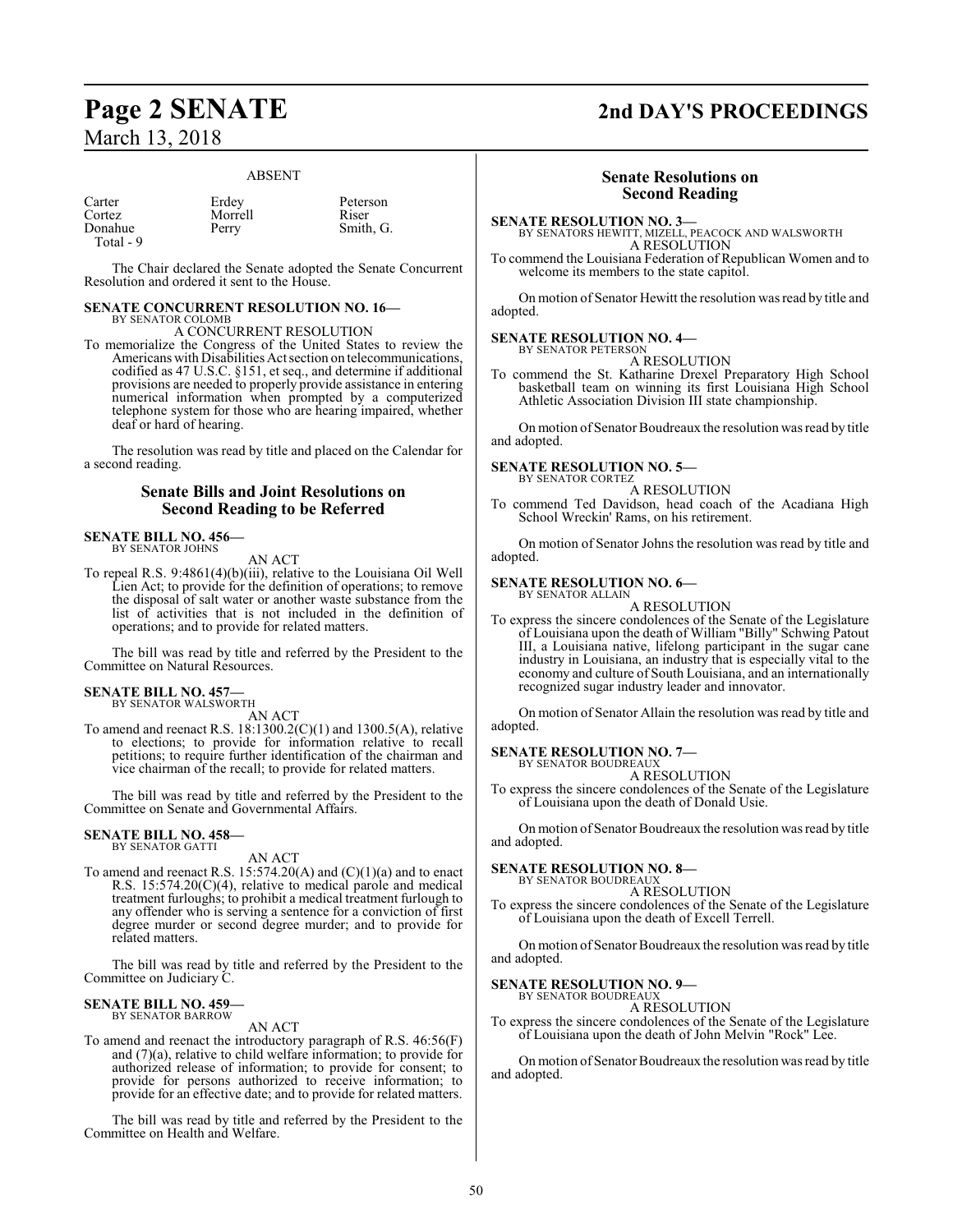## **2nd DAY'S PROCEEDINGS Page 3 SENATE**

### **SENATE RESOLUTION NO. 10—**

BY SENATOR BOUDREAUX A RESOLUTION

To express the sincere condolences of the Senate of the Legislature of Louisiana upon the death of Cecile Landry Daigle.

On motion of Senator Boudreaux the resolution was read by title and adopted.

#### **SENATE RESOLUTION NO. 11—**

BY SENATOR BOUDREAUX A RESOLUTION

To commend posthumously Corporal Edward Desselle for his bravery and service in the Montford Point Marines and honors him as a recipient of the Congressional Gold Medal.

On motion of Senator Boudreaux the resolution was read by title and adopted.

#### **SENATE RESOLUTION NO. 12—**

BY SENATOR BOUDREAUX A RESOLUTION

To express the sincere condolences of the Senate of the Legislature of Louisiana upon the death of Sammie Wayne Cosper PhD, a veteran of the United States Navy and an outstanding academician over a long career in Louisiana.

On motion of Senator Boudreaux the resolution was read by title and adopted.

#### **SENATE RESOLUTION NO. 13—**

BY SENATOR BOUDREAUX A RESOLUTION

To commend and congratulate the Teurlings Catholic High School Lady Rebel volleyball team upon winning the 2017 Division II state championship and achieving an undefeated season.

On motion of Senator Boudreaux the resolution was read by title and adopted.

#### **SENATE RESOLUTION NO. 14—**

BY SENATOR BOUDREAUX A RESOLUTION

To express the sincere condolences of the Senate of the Legislature of Louisiana upon the death of former Judge Kaliste Saloom Jr.

On motion of Senator Boudreaux the resolution was read by title and adopted.

#### **SENATE RESOLUTION NO. 15—**

BY SENATOR BOUDREAUX A RESOLUTION

To commend and congratulate Hospice of Acadiana for thirty-five years of service to the people of Acadiana.

On motion of Senator Boudreaux the resolution was read by title and adopted.

#### **SENATE RESOLUTION NO. 16—**

BY SENATOR BOUDREAUX

A RESOLUTION

To express sincere condolences of the Senate of the Legislature of Louisiana to the family and friends of Harold Joseph Johnson Sr. on the occasion of his passing.

On motion of Senator Boudreaux the resolution was read by title and adopted.

#### **SENATE RESOLUTION NO. 17—**

BY SENATOR BOUDREAUX A RESOLUTION

To express the sincere condolences of the Senate of the Legislature of Louisiana upon the death of Edward Desselle.

On motion of Senator Boudreaux the resolution was read by title and adopted.

#### **SENATE RESOLUTION NO. 18—** BY SENATOR CHABERT

A RESOLUTION

To approve the annual integrated coastal protection plan for Fiscal Year 2019, as adopted by the Coastal Protection and Restoration Authority Board.

The resolution was read by title and referred by the President to the Committee on Natural Resources.

#### **SENATE RESOLUTION NO. 19—** BY SENATOR BISHOP

A RESOLUTION

To urge and request the New Orleans City Council for the city of New Orleans to rename a portion of Higgins Boulevard in Orleans Parish as Johnny Jackson Jr. Boulevard to honor the memory of Johnny Jackson Jr., a former city councilman, state representative, and community leader.

On motion of Senator Bishop the resolution was read by title and adopted.

#### **Senate Concurrent Resolutions on Second Reading**

#### **SENATE CONCURRENT RESOLUTION NO. 2—** BY SENATOR CLAITOR

A CONCURRENT RESOLUTION To express the sincere condolences of the Legislature of Louisiana upon the death of former judge, World War II veteran, servant of the public in the justice system, and loving husband, father, and grandfather, Lewis S. Doherty III of Baton Rouge,

The concurrent resolution was read by title. Senator Claitor moved to adopt the Senate Concurrent Resolution.

#### **ROLL CALL**

The roll was called with the following result:

#### YEAS

| Mr. President | Gatti     | Mizell    |
|---------------|-----------|-----------|
| Allain        | Hewitt    | Morrish   |
| Appel         | Johns     | Peacock   |
| Barrow        | LaFleur   | Price     |
| Bishop        | Lambert   | Smith, J. |
| Boudreaux     | Long      | Tarver    |
| Chabert       | Luneau    | Thompson  |
| Claitor       | Martiny   | Walsworth |
| Colomb        | Milkovich | Ward      |
| Fannin        | Mills     | White     |
| Total - 30    |           |           |

Louisiana.

**NAYS** 

Total - 0

# March 13, 2018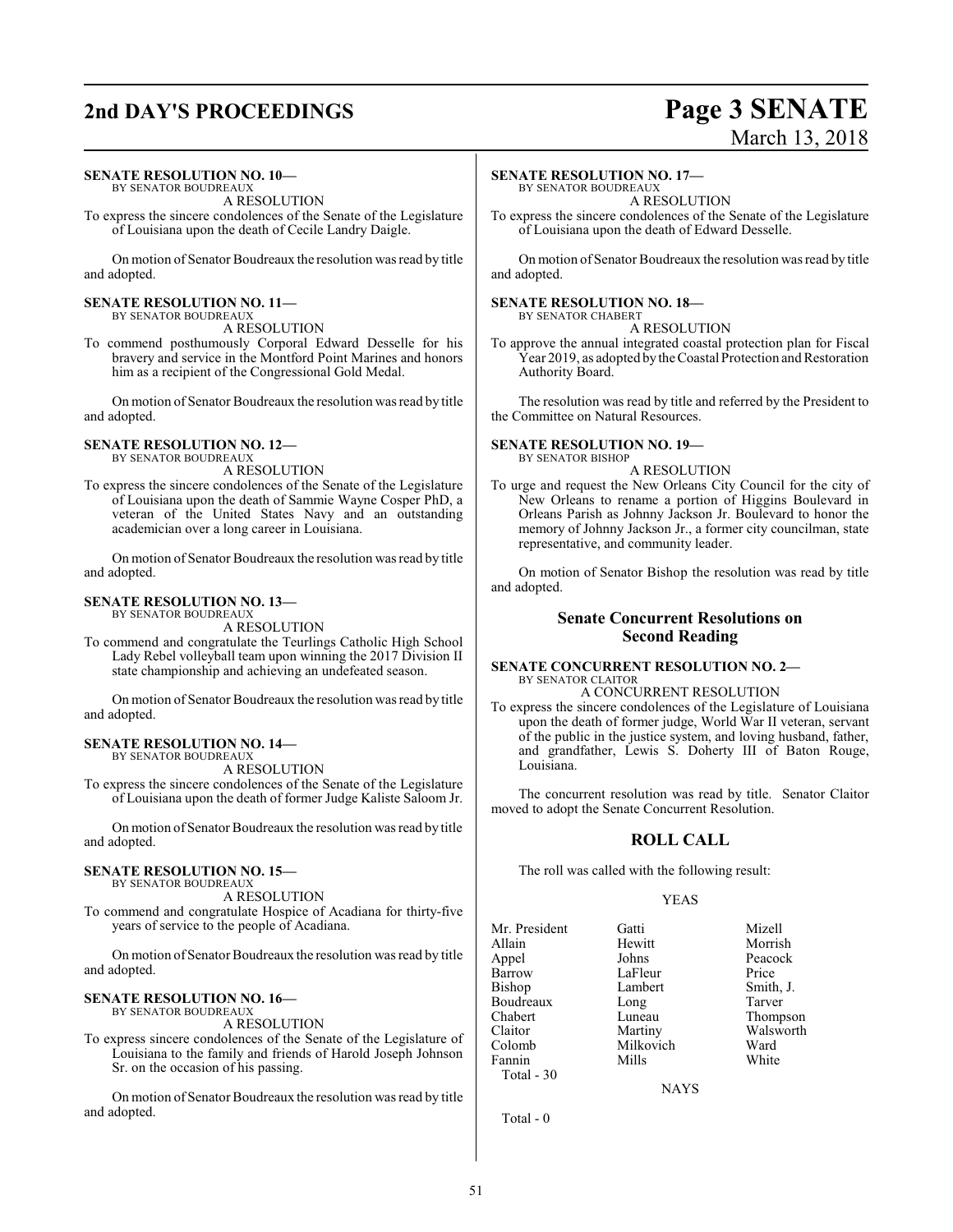#### ABSENT

| Carter    | Erdey   | Peterson  |
|-----------|---------|-----------|
| Cortez    | Morrell | Riser     |
| Donahue   | Perry   | Smith, G. |
| Total - 9 |         |           |

The Chair declared the Senate adopted the Senate Concurrent Resolution and ordered it sent to the House.

#### **SENATE CONCURRENT RESOLUTION NO. 3—**

BY SENATOR CLAITOR AND REPRESENTATIVE FOIL A CONCURRENT RESOLUTION

To express the sincere condolences of the Legislature of Louisiana upon the death of James Barrett Benton, Baton Rouge attorney and devoted family man.

The concurrent resolution was read by title. Senator Claitor moved to adopt the Senate Concurrent Resolution.

#### **ROLL CALL**

The roll was called with the following result:

#### YEAS

| Mr. President | Gatti       | Mizell    |
|---------------|-------------|-----------|
| Allain        | Hewitt      | Morrish   |
| Appel         | Johns       | Peacock   |
| Barrow        | LaFleur     | Price     |
| <b>Bishop</b> | Lambert     | Smith, J. |
| Boudreaux     | Long        | Tarver    |
| Chabert       | Luneau      | Thompson  |
| Claitor       | Martiny     | Walsworth |
| Colomb        | Milkovich   | Ward      |
| Fannin        | Mills       | White     |
| Total - 30    |             |           |
|               | <b>NAYS</b> |           |
| $Total - 0$   |             |           |

#### ABSENT

| Carter    | Erdey   | Peterson  |
|-----------|---------|-----------|
| Cortez    | Morrell | Riser     |
| Donahue   | Perry   | Smith, G. |
| Total - 9 |         |           |

The Chair declared the Senate adopted the Senate Concurrent Resolution and ordered it sent to the House.

#### **SENATE CONCURRENT RESOLUTION NO. 4—** BY SENATOR CLAITOR AND REPRESENTATIVE FOIL A CONCURRENT RESOLUTION

To express the sincere condolences of the Legislature of Louisiana upon the death of United States Marine Corps veteran, former Ragin' Cajun football player, Certified Public Accountant (CPA), a man of faith and outstanding citizen of Baton Rouge, George F. Ballard Jr.

The concurrent resolution was read by title. Senator Claitor moved to adopt the Senate Concurrent Resolution.

## **Page 4 SENATE 2nd DAY'S PROCEEDINGS**

#### **ROLL CALL**

The roll was called with the following result:

#### YEAS

| Mr. President | Gatti         | Mizell    |
|---------------|---------------|-----------|
| Allain        | Hewitt        | Morrish   |
| Appel         | Johns         | Peacock   |
| Barrow        | LaFleur       | Price     |
| Bishop        | Lambert       | Smith, J. |
| Boudreaux     | Long          | Tarver    |
| Chabert       | Luneau        | Thompson  |
| Claitor       | Martiny       | Walsworth |
| Colomb        | Milkovich     | Ward      |
| Fannin        | Mills         | White     |
| Total $-30$   |               |           |
|               | <b>NAYS</b>   |           |
| $Total - 0$   |               |           |
|               | <b>ABSENT</b> |           |
| Carter        | Erdey         | Peterson  |
| Cortez        | Morrell       | Riser     |

The Chair declared the Senate adopted the Senate Concurrent Resolution and ordered it sent to the House.

#### **SENATE CONCURRENT RESOLUTION NO. 5—** BY SENATOR MIZELL

Donahue Perry Smith, G.

Total - 9

A CONCURRENT RESOLUTION

To express opposition to the "One Lake" project that proposes to dam the Pearl River and to build a fifteen hundred-acre lake near Jackson, Mississippi and to urge and request the United States Army Corps of Engineers to deny the pending permit application for the project.

The resolution was read by title and referred by the President to the Committee on Natural Resources.

#### **SENATE CONCURRENT RESOLUTION NO. 6—** BY SENATOR MORRELL

A CONCURRENT RESOLUTION

To authorize and direct theLouisiana State Law Institute to study and make recommendations relative to fees for the expungement of arrest and conviction records.

The resolution was read by title and referred by the President to the Committee on Judiciary C.

#### **SENATE CONCURRENT RESOLUTION NO. 7—** BY SENATOR MORRELL

A CONCURRENT RESOLUTION

To adopt Joint Rule 21 of the Joint Rules of Order of the Senate and House ofRepresentatives, relative to legislative instruments that enact or amend tax preferences; to require that all legislative instruments enacting or amending tax preferences include a sunset date, a cost-benefit analysis requirement, and a stated policy goal.

The resolution was read by title and referred by the President to the Committee on Senate and Governmental Affairs.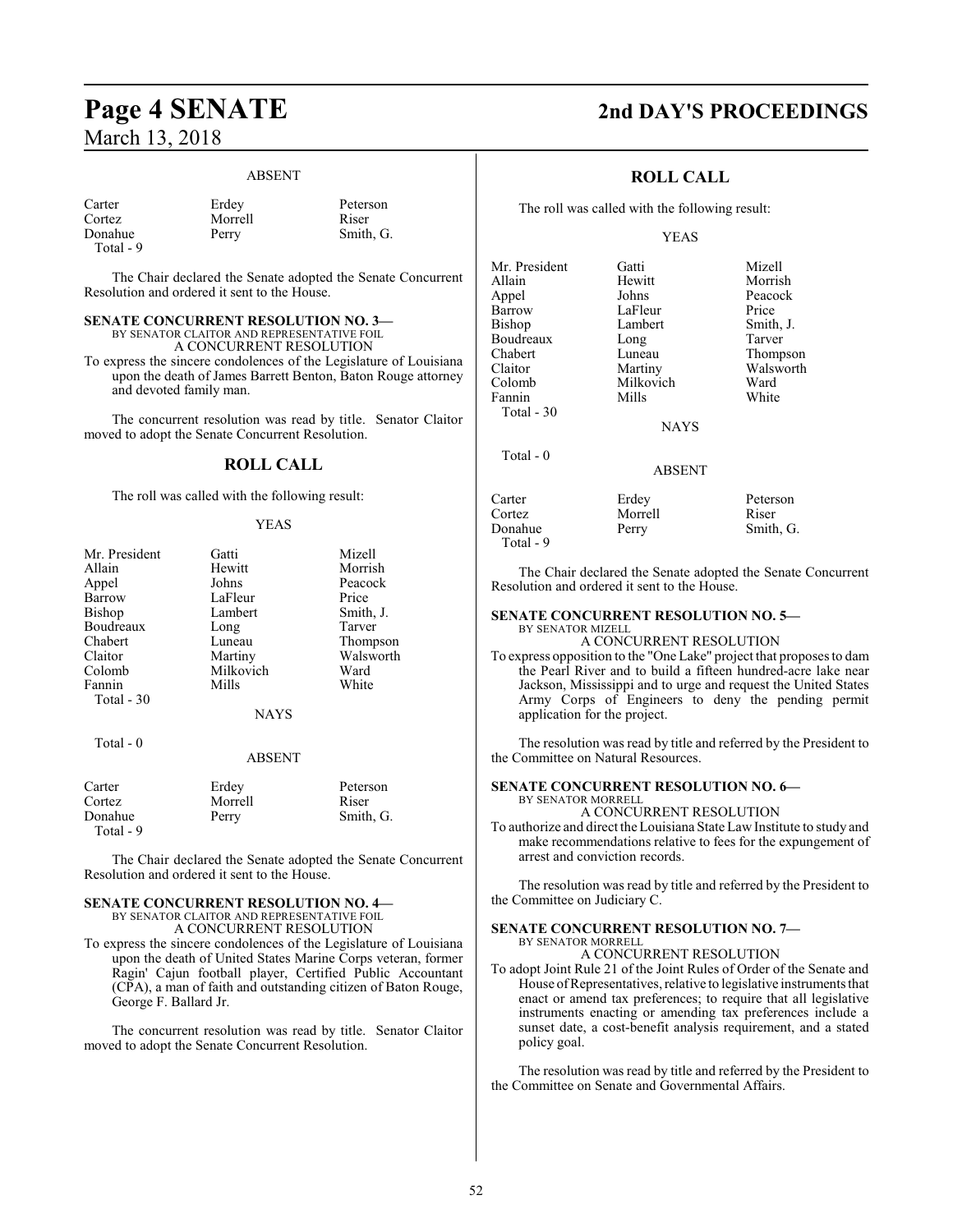## **2nd DAY'S PROCEEDINGS Page 5 SENATE**

#### **SENATE CONCURRENT RESOLUTION NO. 8—**

#### BY SENATOR MORRELL

A CONCURRENT RESOLUTION

To urge and request the Department of Education to investigate the feasibility and cost of installing silent alarms in all elementary and secondary school classrooms in Louisiana.

The resolution was read by title and referred by the President to the Committee on Education.

#### **SENATE CONCURRENT RESOLUTION NO. 9—**

BY SENATOR CORTEZ

A CONCURRENT RESOLUTION

To extend the creation, members, and charge of the Louisiana Supply Chain and Transportation Council as provided in Senate Concurrent Resolution No. 99 of the 2017 Regular Session of the Legislature to study and make recommendations regarding increasing resilience in various modes of transportation through increased communication, collaboration, development of geographic information technologies, and new innovations in transportation resilience.

The resolution was read by title and referred by the President to the Committee on Transportation, Highways and Public Works.

#### **SENATE CONCURRENT RESOLUTION NO. 10—**

BY SENATOR BARROW

A CONCURRENT RESOLUTION

To urge and request the Department of Children and Family Services to study the feasibility of extending the age of foster care to twenty-one and to submit a report of its recommendations to the legislature no later than February 1, 2019.

The resolution was read by title and referred by the President to the Committee on Health and Welfare.

#### **SENATE CONCURRENT RESOLUTION NO. 11—**

BY SENATOR MILLS

A CONCURRENT RESOLUTION To recognize March 2018 as "National Kidney Month in Louisiana".

The concurrent resolution was read by title. Senator Mills moved to adopt the Senate Concurrent Resolution.

### **ROLL CALL**

The roll was called with the following result:

#### YEAS

| Mr. President | Gatti     | Mizell    |
|---------------|-----------|-----------|
| Allain        | Hewitt    | Morrish   |
| Appel         | Johns     | Peacock   |
| Barrow        | LaFleur   | Price     |
| Bishop        | Lambert   | Smith, J. |
| Boudreaux     | Long      | Tarver    |
| Chabert       | Luneau    | Thompson  |
| Claitor       | Martiny   | Walsworth |
| Colomb        | Milkovich | Ward      |
| Fannin        | Mills     | White     |
| Total - 30    |           |           |

# March 13, 2018

**NAYS** 

ABSENT

Carter Erdey Peterson Cortez Morrell Riser Donahue Perry Smith, G. Total - 9

The Chair declared the Senate adopted the Senate Concurrent Resolution and ordered it sent to the House.

#### **SENATE CONCURRENT RESOLUTION NO. 12—**

BY SENATOR ERDEY

Total - 0

- A CONCURRENT RESOLUTION To urge and request the Department of Transportation and
- Development, the Louisiana Workforce Commission, and the Board of Supervisors of the Louisiana State University and Agricultural and Mechanical College, to study jointly and make recommendations with respect to identification and implementation of creative and alternative options to mitigate or reduce traffic congestion in the Baton Rouge area.

The resolution was read by title and referred by the President to the Committee on Transportation, Highways and Public Works.

#### **Message from the House**

#### **ASKING CONCURRENCE IN HOUSE CONCURRENT RESOLUTIONS**

March 12, 2018

To the Honorable President and Members of the Senate:

I am directed to inform your honorable body that the House of Representatives has finally passed and asks your concurrence in the following House Concurrent Resolutions:

HCR No. 8 HCR No. 9

Respectfully submitted, ALFRED W. SPEER Clerk of the House of Representatives

#### **House Concurrent Resolutions**

Senator Thompson asked for and obtained a suspension of the rules to read House Concurrent Resolutions a first and second time.

#### **HOUSE CONCURRENT RESOLUTION NO. 8—**

BY REPRESENTATIVES HOFFMANN AND TALBOT A CONCURRENT RESOLUTION

To commend the Louisiana Association of Health Plans and to recognize Tuesday, March 13, 2018, as Louisiana Association of Health Plans Day at the state capitol.

The resolution was read by title. Senator Thompson moved to concur in the House Concurrent Resolution.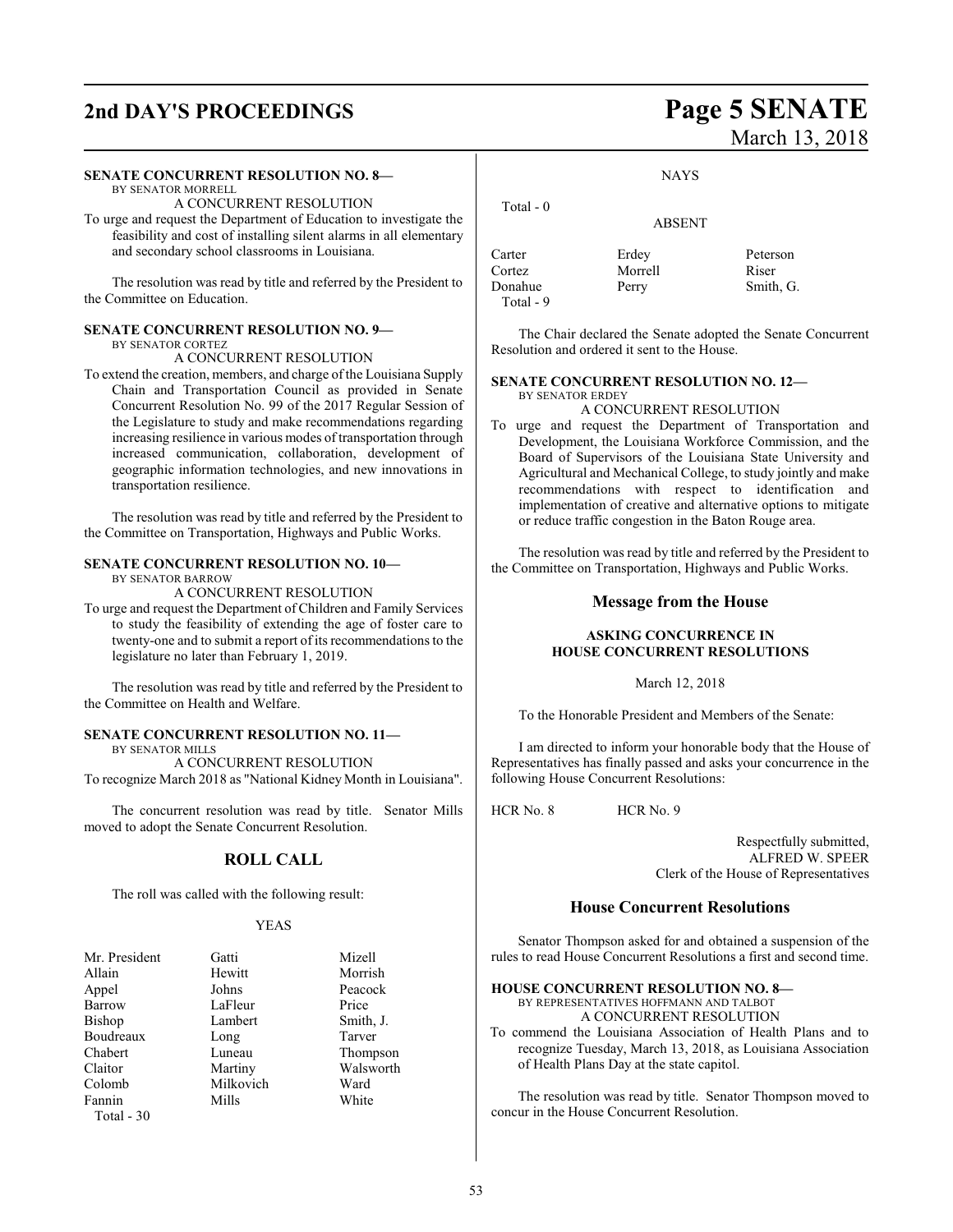### **ROLL CALL**

The roll was called with the following result:

#### YEAS

| Mr. President<br>Allain<br>Appel<br>Barrow<br>Bishop<br>Boudreaux<br>Chabert<br>Claitor<br>Colomb<br>Fannin<br>Total - 30 | Gatti<br>Hewitt<br>Johns<br>LaFleur<br>Lambert<br>Long<br>Luneau<br>Martiny<br>Milkovich<br>Mills | Mizell<br>Morrish<br>Peacock<br>Price<br>Smith, J.<br>Tarver<br>Thompson<br>Walsworth<br>Ward<br>White |
|---------------------------------------------------------------------------------------------------------------------------|---------------------------------------------------------------------------------------------------|--------------------------------------------------------------------------------------------------------|
|                                                                                                                           | <b>NAYS</b>                                                                                       |                                                                                                        |
| Total - 0                                                                                                                 | ABSENT                                                                                            |                                                                                                        |

| Carter    | Erdey   | Peterson  |
|-----------|---------|-----------|
| Cortez    | Morrell | Riser     |
| Donahue   | Perry   | Smith, G. |
| Total - 9 |         |           |

The Chair declared the Senate concurred in the House Concurrent Resolution and ordered it returned to the House.

#### **HOUSE CONCURRENT RESOLUTION NO. 9—** BY REPRESENTATIVE HOFFMANN

A CONCURRENT RESOLUTION

To recognize June 2018 as Post-traumatic Stress Injury Awareness Month and to recognize Wednesday, June 27, 2018, as Posttraumatic Stress Injury Awareness Day in Louisiana.

The resolution was read by title and placed on the Calendar for a second reading.

#### **Reports of Committees**

The following reports of committees were received and read:

#### **REPORT OF COMMITTEE ON**

#### **FINANCE**

Senator Eric LaFleur, Chairman on behalf of the Committee on Finance, submitted the following report:

#### March 12, 2018

To the President and Members of the Senate:

I am directed by your Committee on Finance to submit the following report:

#### **SENATE BILL NO. 182—** BY SENATOR HEWITT

AN ACT

To enact R.S. 39:21.3(E)(5)(e), relative to the Medicaid Subcommittee on the Health and Social Services Estimating Conference; to require the Medicaid Subcommittee to submit the Medicaid forecast to the Joint Legislative Committee on the Budget for its review; to provide for an effective date; and to provide for related matters.

Reported favorably.

## **Page 6 SENATE 2nd DAY'S PROCEEDINGS**

#### **SENATE BILL NO. 341—**

BY SENATOR DONAHUE AN ACT

To amend and reenact R.S. 24:513(D)(4), relative to performance audits; to provide for the duties of the legislative auditor; to provide for performance audits of statutory dedications which include a fee for service; and to provide for related matters.

Reported favorably.

#### **SENATE BILL NO. 342—** BY SENATOR DONAHUE

AN ACT

To amend and reenact R.S. 39:29(B)(4) and (D)(2), relative to the nondiscretionary standstill budget; to provide for the nondiscretionary standstill budget to include means offinancing substitutions adjustments necessary to finance a budget unit's existing operating budget in the ensuing fiscal year; and to provide for related matters.

Reported favorably.

## **SENATE BILL NO. 360—** BY SENATOR DONAHUE

AN ACT

To amend and reenact R.S.  $24:513(J)(1)(c)(v)(aa)$ , relative to the powers and duties of the legislative auditor; to provide relative to the frequency of enhanced audits required of certain local auditees with at least three consecutive years of enhanced audits with no audit findings; and to provide for related matters.

Reported favorably.

#### **SENATE BILL NO. 390—**

- BY SENATOR CLAITOR AN ACT
- To enact R.S. 13:5109(B)(3) through (5), relative to the payment of final nonappealable judgments and compromises rendered against the state; to provide for the order judgments and compromises are to be paid, subject to legislative appropriation; to provide that the Joint Legislative Committee on the Budget may make changes to the order on a case-by-case basis; to provide for an effective date; and to provide for related matters.

Reported with amendments.

Respectfully submitted, ERIC LAFLEUR Chairman

#### **REPORT OF COMMITTEE ON**

#### **JUDICIARY A**

Senator Rick Ward III, Chairman on behalf of the Committee on Judiciary A, submitted the following report:

#### March 13, 2018

To the President and Members of the Senate:

I am directed by your Committee on Judiciary A to submit the following report:

**SENATE BILL NO. 92—** BY SENATOR WARD

AN ACT

To amend and reenact R.S. 35:191(C)(3), relative to notaries public; to provide relative to written examinations and procedures; and to provide for related matters.

Reported favorably.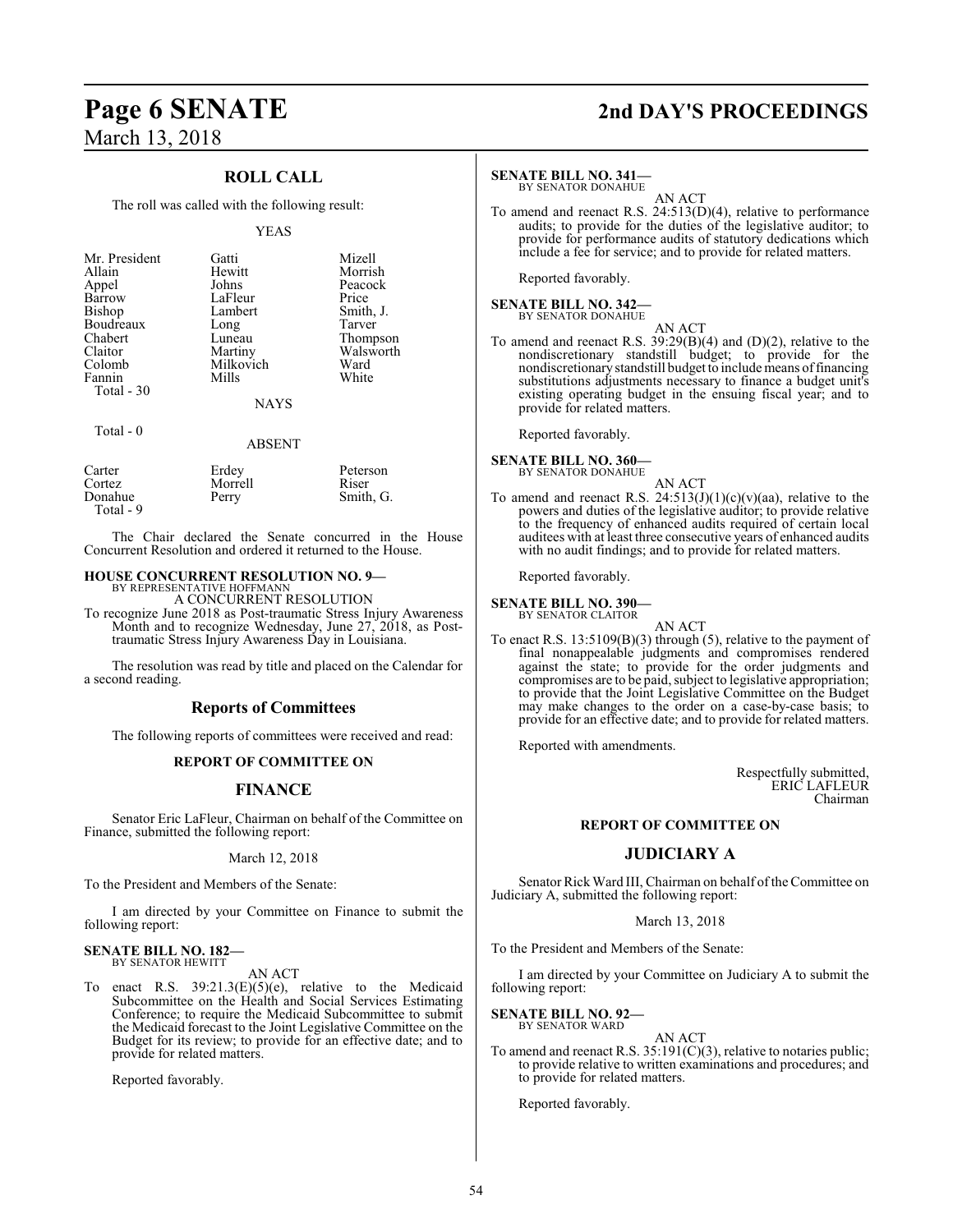## **2nd DAY'S PROCEEDINGS Page 7 SENATE**

#### **SENATE BILL NO. 123—** BY SENATOR PERRY

AN ACT

To amend and reenact R.S. 13:1878, relative to city courts; to provide for courts with two divisions; to provide for division declaration; to provide for determining the presiding judge; to provide for the duties of the presiding judge; to provide for the term of the presiding judge; to provide for technical changes; and to provide for related matters.

Reported favorably.

#### **SENATE BILL NO. 211—** BY SENATOR GATTI

AN ACT

To amend and reenact Children's Code Art. 1036(C), relative to children; to provide relative to return from foster care; to provide relative to parental compliance with a case plan; to provide relative to testing for synthetic controlled dangerous substances; and to provide for related matters.

Reported with amendments.

Respectfully submitted, RICK WARD III Chairman

#### **REPORT OF COMMITTEE ON**

#### **JUDICIARY B**

Senator Ronnie Johns, Vice Chairman on behalf of the Committee on Judiciary B, submitted the following report:

March 13, 2018

To the President and Members of the Senate:

I am directed by your Committee on Judiciary B to submit the following report:

## **SENATE BILL NO. 101—** BY SENATOR MORRELL AND REPRESENTATIVE MORENO

AN ACT To amend and reenact R.S. 15:555 and 556 and to enact R.S. 36:706(D), relative to sexual assault collection kits and forensic medical examinations; to create the Louisiana Sexual Assault Oversight Commission; to provide relative to the membership, meetings, compensation, and duties of the Louisiana Sexual Assault Oversight Commission; to provide relative to the office of the attorney general; and to provide for related matters.

Reported with amendments.

#### **SENATE BILL NO. 147—**

BY SENATOR MORRELL AND REPRESENTATIVE MORENO AN ACT

To enact Chapter 12-A of Title 13 of the Louisiana Revised Statutes of 1950, to be comprised of R.S. 13:3381 and 3382, relative to certain claims initiated by alleged perpetrators of sexual misconduct; to provide for special procedures when claims are against the alleged victim; to provide for waivers; to provide for damages; and to provide for related matters.

Reported with amendments.

## **SENATE BILL NO. 166—** BY SENATOR THOMPSON

AN ACT

To enact R.S. 15:541.1(A)(6) and (7), relative to the posting of the National Human Trafficking Resource Center hotline; to require airports and bus terminals and stations to post information

## March 13, 2018

regarding the hotline; to provide for the location of the posting; and to provide for related matters.

Reported favorably.

#### **SENATE BILL NO. 184—** BY SENATOR MARTINY

AN ACT

To amend and reenact R.S. 27:402(17) and (18), 405(C)(2), (3), and (4), 416(A), (C), and (D)(1) and (2), 417(A)(2) and (3), and  $418(A)$ , to enact R.S.  $27:417(A)(6)(h)$ , and to repeal R.S. 27:421, relative to the Video Draw Poker Devices Control Law; to provide for the method of operation of video draw poker devices; to provide for qualified truck stops; to provide for fuel sales of qualified truck stops; to provide for qualified truck stop amenities; to provide for leasing or subleasing of certain business operations by qualified truck stop facilities; to provide for definitions; and to provide for related matters.

Reported with amendments.

#### **SENATE BILL NO. 230—** BY SENATOR MORRELL

- AN ACT
- To amend and reenact R.S.  $27:417(A)(2)$  and  $(3)$  and  $418(A)$ , and to enact R.S. 27:417(A)(6)(h), relative to the Video Draw Poker Devices Control Law; to provide for qualified truck stop facilities; to provide for qualified truck stop amenities; to provide for leasing or subleasing of certain business operations by qualified truck stop facilities; to provide for definitions; and to provide for related matters.

Reported with amendments.

Respectfully submitted, RONNIE JOHNS Vice-Chairman

#### **REPORT OF COMMITTEE ON**

#### **JUDICIARY C**

Senator Dan Claitor, Chairman on behalf of the Committee on Judiciary C, submitted the following report:

#### March 13, 2018

To the President and Members of the Senate:

I am directed by your Committee on Judiciary C to submit the following report:

#### **SENATE BILL NO. 18—** BY SENATOR CORTEZ

AN ACT

To amend and reenact R.S. 14:63.3(A) and 63.4(A), and to enact R.S. 14:63(J), relative to criminal trespass; to provide for the use of purple paint in lieu of signs to indicate that unauthorized entrance on property is prohibited; to provide definitions; and to provide for related matters.

Reported favorably.

#### **SENATE BILL NO. 42—** BY SENATOR APPEL

AN ACT

To enact R.S. 14:126.1.1, relative to perjury; to create the crime of false communication with the intent to cause an emergency response by a law enforcement agency or "swatting"; to provide definitions; to provide penalties; and to provide for related matters.

Reported with amendments.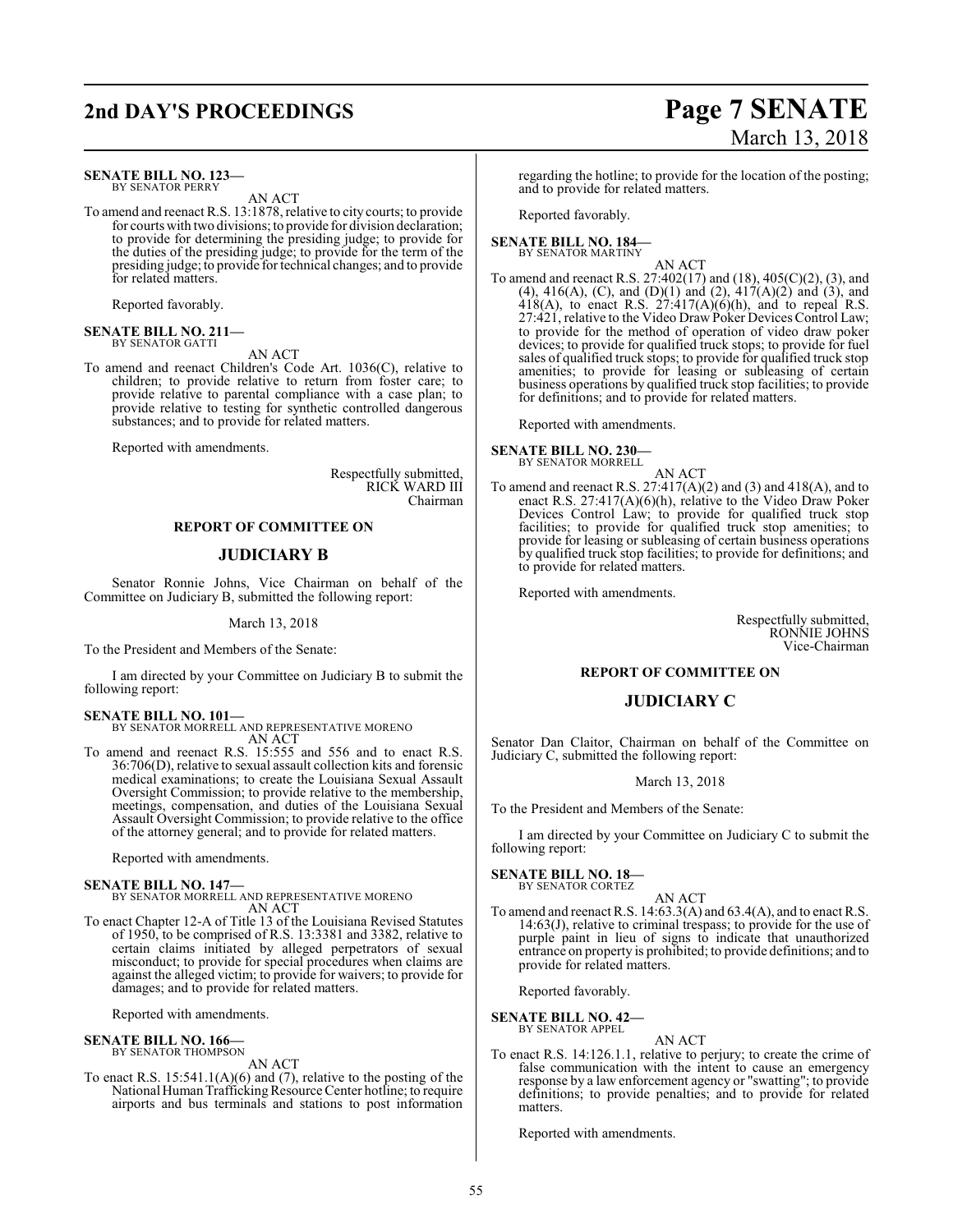## **Page 8 SENATE 2nd DAY'S PROCEEDINGS** March 13, 2018

#### **SENATE BILL NO. 50—** BY SENATOR MORRELL

AN ACT

To amend and reenact the introductory paragraph of R.S. 14:67.16(A)(2) and 67.16(B), and to enact R.S.  $14:67.16(A)(2)(o)$ , (4), and (5) and (I), relative to the crime of identity theft; to add a person's telephone number to the definition of "personal identifying information" for purposes of the crime of identity theft; to provide definitions; and to provide for related matters.

Reported favorably.

Respectfully submitted, SENATOR DAN CLAITOR Chairman

#### **REPORT OF COMMITTEE ON**

#### **RETIREMENT**

Senator Barrow Peacock, Chairman on behalf of the Committee on Retirement, submitted the following report:

#### March 12, 2018

To the President and Members of the Senate:

I am directed by your Committee on Retirement to submit the following report:

#### **SENATE BILL NO. 2—** BY SENATOR PEACOCK

AN ACT

To grant a permanent benefit increase to retirees and beneficiaries of the Louisiana State Police Retirement System in conformity with the statutory provisions governing the system's experience account.

Reported with amendments.

**SENATE BILL NO. 3—** BY SENATOR PEACOCK

AN ACT

To amend and reenact R.S. 11:618(B), relative to hazardous duty retirement plans and sub-plans; to provide for members killed in the line of duty by an intentional act of violence; to provide for benefits for survivors of these members; to provide for qualifications to receive these benefits; to provide for benefit calculation; to provide for notification; to provide for an effective date; and to provide for related matters.

Reported with amendments.

#### **SENATE BILL NO. 4—** BY SENATOR PEACOCK

AN ACT

To enact R.S. 11:252, relative to the state and statewide retirement systems; to provide relative to the employment of actuaries; to limit the duties a board may prescribe for or require of an actuary; to provide for an effective date; and to provide for related matters.

Reported favorably.

**SENATE BILL NO. 5—** BY SENATOR PEACOCK

AN ACT

To amend and reenact R.S. 11:1322(B), to provide relative to benefits of State Police Retirement System retirees' surviving spouses; to provide for qualifications for payment of survivor benefits; to provide for an effective date; and to provide for related matters.

Reported favorably.

#### **SENATE BILL NO. 6—**

BY SENATOR PEACOCK

AN ACT To amend and reenact R.S. 11:723(C), relative to the Clerks' of Court Retirement and Relief Fund; to provide for membership requirements; to provide with respect to members previously employed in other public employment; to provide for an effective date; and to provide for related matters.

Reported favorably.

#### **SENATE BILL NO. 7—** BY SENATOR PEACOCK

AN ACT To amend and reenact R.S.  $11:2220(B)(1)(a)(ii)$  and  $(2)(a)$  and  $(b)$ and (G) and 2223(E)(2), relative to the Municipal Police Employees' Retirement System; to provide relative to the term "average final compensation"; to provide for consistency of language; to provide for an effective date; and to provide for related matters.

Reported with amendments.

### **SENATE BILL NO. 8—**<br>BY SENATOR PEACOCK

To amend and reenact R.S. 11:2241.3(A) and to enact R.S. 11:2220(C)(4) relative to the Municipal Police Employees' Retirement System; to provide for membership classification; to provide relative to refund of contributions; to provide for an effective date; and to provide for related matters.

AN ACT

Reported with amendments.

#### **SENATE BILL NO. 9—**

BY SENATOR PEACOCK

AN ACT

To amend and reenact R.S.  $11:1332(A)(1)(c)$ , relative to the experience account of the State Police Retirement System; to provide for credits to the experience account; to provide for accumulation of credits to fund supplemental permanent benefit increases; to provide for an effective date; and to provide for related matters.

Reported favorably.

**SENATE BILL NO. 11—** BY SENATOR PEACOCK

AN ACT

To amend and reenact R.S. 11:1532, relative to the Clerks' of Court Retirement and Relief Fund; to provide for eligible rollover distributions to certain persons; to provide for an effective date; and to provide for related matters.

Reported favorably.

**SENATE BILL NO. 12—** BY SENATOR PEACOCK

AN ACT

To amend and reenact R.S. 11:2213(22), 2220(B)(2), 2241.8, and 2242.8 and to enact R.S.  $11:2213(23)$  and  $(24)$ , relative to the Municipal Police Employees'Retirement System; to provide for definitions; to provide for survivor benefit qualifications; to provide for an effective date; and to provide for related matters.

Reported with amendments.

**SENATE BILL NO. 13—**<br>BY SENATOR PEACOCK

AN ACT

To amend and reenact R.S. 11:121(A) and 126, relative to the Public Retirement Systems' Actuarial Committee; to provide for the officers of the committee; to provide for an effective date; and to provide for related matters.

Reported with amendments.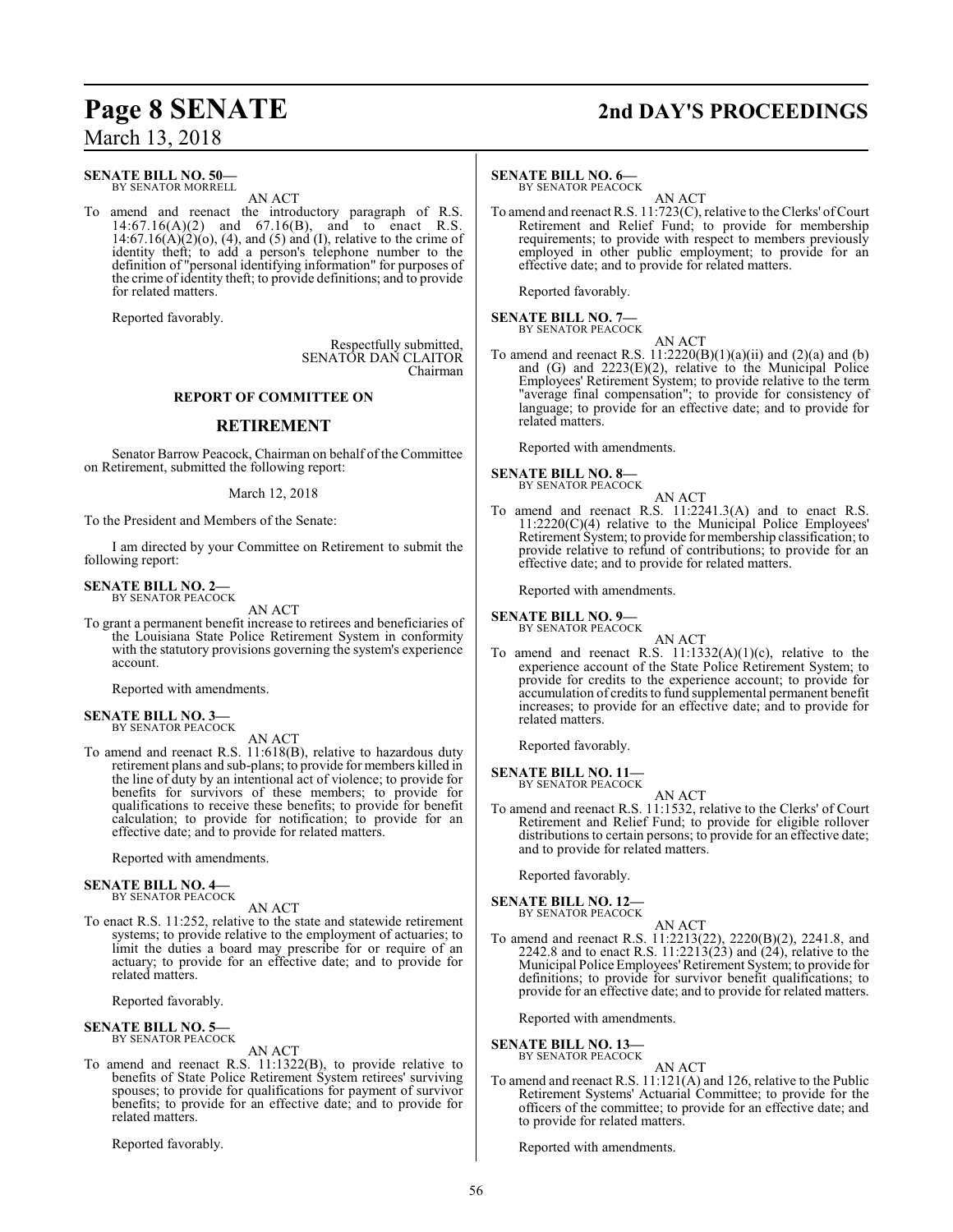## **2nd DAY'S PROCEEDINGS Page 9 SENATE**

## March 13, 2018

### **SENATE BILL NO. 17—**

BY SENATOR PEACOCK AN ACT

To amend and reenact R.S. 11:142(F)(3), (G), and (K), 152(C), and 153(F) and 29:411(B), 412, 414, and 415(A)(1) and (D) and to enact R.S. 11:152.1 and 153(L), relative to creditable service in public retirement and pension systems, plans, and funds for service in the uniformed services; to provide relative to contributions, procedures, time limitations, and costs; to provide for rules promulgation; to provide for an effective date; and to provide for related matters.

Reported favorably.

Respectfully submitted, BARROW PEACOCK Chairman

#### **REPORT OF COMMITTEE ON**

#### **REVENUE AND FISCAL AFFAIRS**

Senator Jean-Paul "JP" Morrell, Chairman on behalf of the Committee on Revenue and Fiscal Affairs, submitted the following report:

#### March 12, 2018

To the President and Members of the Senate:

I am directed by your Committee on Revenue and Fiscal Affairs to submit the following report:

#### **SENATE BILL NO. 65—**

BY SENATOR JOHNS

AN ACT To amend and reenact R.S. 51:2455(D)(3), relative to Quality Jobs incentive rebates; to change the application period for certain incentive rebates; to provide for an effective date; and to provide for related matters.

Reported with amendments.

#### **SENATE BILL NO. 132—** BY SENATOR MORRELL

AN ACT

To amend and reenact R.S. 47:6103, relative to the administration of the school readiness tax credit program; to provide relative to rulemaking procedures pursuant to the school readiness tax credit program; to provide relative to the oversight committees for school readiness tax credit program rules; and to provide for related matters.

Reported favorably.

#### **SENATE BILL NO. 220—** BY SENATOR CARTER

#### AN ACT

To amend and reenact R.S. 39:105(B), and to enact R.S. 39:105(C), relative to capital outlay reports; to require the office of facility planning and control to submit to the Joint Legislative Committee on Capital Outlay an annual report of funded nonstate projects which do not have a fully executed cooperative endeavor agreement, a design contract, or are not proceeding with construction, and the reasons therefor; to provide for a copy of the report to be sent to each legislator whose district includes one or more projects on the list; to provide for an effective date; and to provide for related matters.

Reported favorably.

#### **SENATE BILL NO. 239—**

BY SENATOR MORRELL

AN ACT To enact R.S. 47:1574.2, relative to tax administration; to authorize the Department of Revenue to refuse to register or issue a sales tax clearance to a reorganized business when the intent of the reorganization is to evade trust fund taxes; to provide for definitions; to provide for penalties; and to provide for related matters.

Reported with amendments.

**SENATE BILL NO. 259—** BY SENATOR CARTER

AN ACT

To enact R.S. 47:1561.3, relative to the recovery of certain tax benefits; to provide relative to the authority of the secretary of the Department of Revenue; to provide for terms and conditions; and to provide for related matters.

Reported with amendments.

## **SENATE BILL NO. 275—** BY SENATOR MIZELL

AN ACT

To enact Subpart AAA of Part 1 of Chapter 1 of Subtitle II of Title 47 of the Louisiana Revised Statutes of 1950, to be comprised ofR.S. 47:120.341, relative to state individual income tax return checkoffs for certain donations; to provide for a method for individuals to donate all or a portion of any refund due to them to the Louisiana Coalition Against Domestic Violence; to establish the Louisiana Coalition Against Domestic Violence Fund as a special escrow fund in the state treasury; to provide for the administration and use of monies in the funds; to provide for the administration and disbursement of donated monies; to provide for reporting; to provide for an effective date; and to provide for related matters.

Reported favorably.

Respectfully submitted, JEAN-PAUL "JP" MORRELL Chairman

#### **Rules Suspended**

Senator Claitor asked for and obtained a suspension of the rules to recall Senate Bill No. 310 from the Committee on Health and Welfare.

**SENATE BILL NO. 310—** BY SENATOR CLAITOR

AN ACT To enact R.S.  $17:3911(B)(4)(f)$ , relative to the collection and reporting of certain data relative to students with an exceptionality; to provide relative to the failure of the Department of Education to comply with certain data collection and reporting requirements; and to provide for related matters.

On motion of Senator Claitor, Senate Bill No. 310 was read by title and recommitted to the Committee on Education.

#### **Rules Suspended**

Senator Long asked for and obtained a suspension of the rules to revert to: